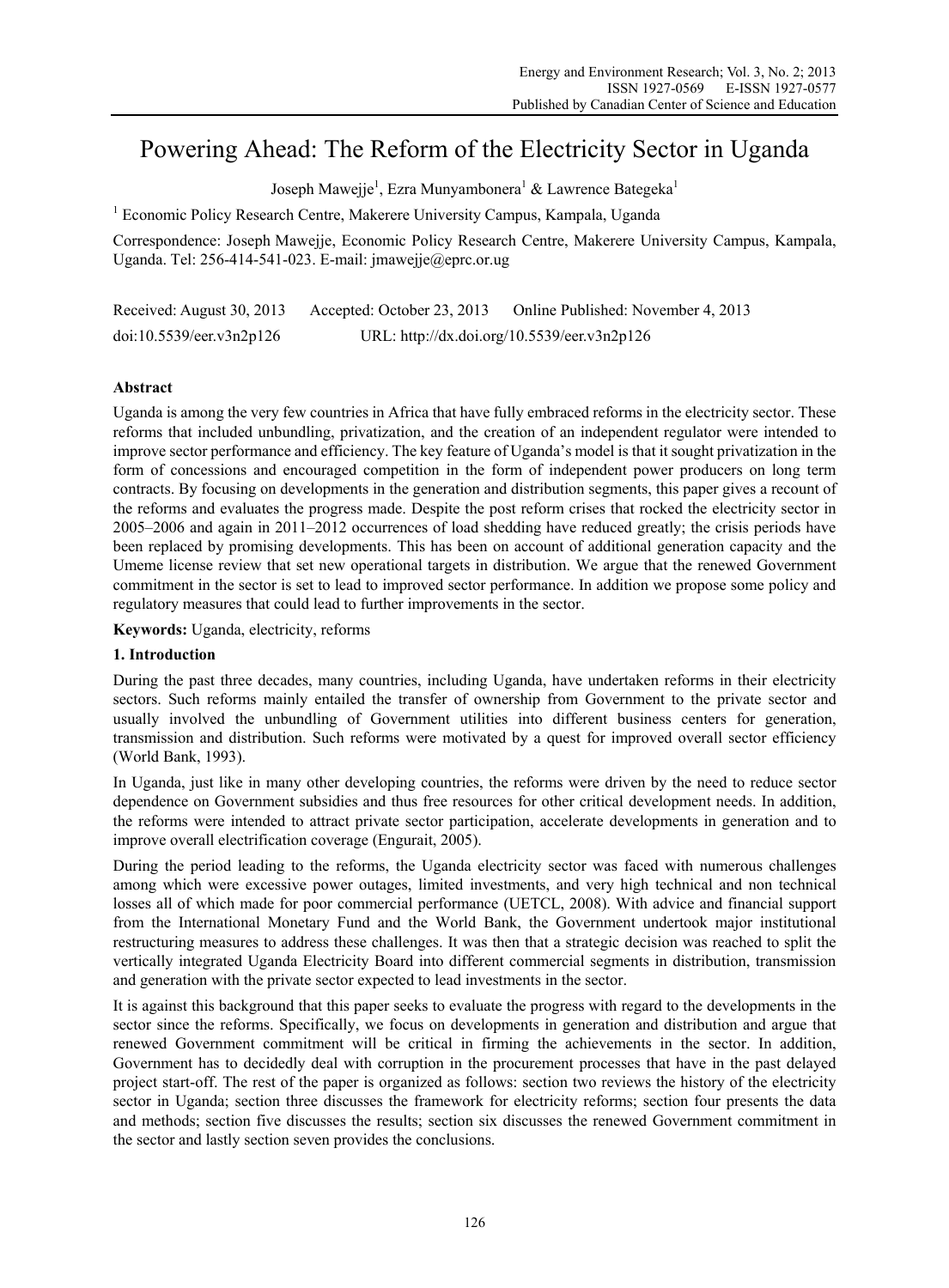# **2. The Historical Context of Uganda's Electricity Sector**

The development of Uganda's electricity sector dates back to 1905 when Sir Winston Churchill identified the potential of the Nile for electricity generation. However, the plans for setting up the electricity sector were delayed due to the perceived lack of an effective market for electricity at the time (Gore, 2009). It was therefore not until 1936 that the development of the electricity sector in Uganda got some headway when the head of the Kenya based East African Power and Lighting Company (EAP & L) and Governor Philip Mitchell held discussions about the opportunities for electricity generation and distribution in the Uganda protectorate. In the same year EAP&L was awarded a license for thermal generation and distribution in three major towns of Uganda. Electricity services on a commercial basis started in 1938 in three towns of Kampala, Jinja, and Entebbe (Mwaura, 2012).

The period after the world war was characterized by great economic change and growth. The 1946 Uganda development plan had placed much emphasis on the development of the electricity sector to drive an export-oriented and agricultural-based industrial economy (Gore, 2009). The plan was to start on a large hydro-electricity project and the creation of a quasi-independent body to oversee developments in generation, transmission and distribution of electricity. Thus in 1948, the Uganda Electricity Board was created as a vertically integrated natural monopoly, initially with a vision to supply electricity to the wider East African region (World Bank, 2000).

The electricity sector in Uganda was planned around exploiting the immense potential of the Nile. The prioritized dam projects were the Owen Falls Dam, the Bujagali falls and the Ripon falls. The Owen Falls project was deemed superior to the two other potential locations on technical grounds (Gore, 2009). The Owen Falls project started operations in December 1953 and was officially commissioned in April 1954, initially with a capacity of 150 MW that was later expanded to 180 MW. It was widely expected that the electricity project would spur economic and social transformation. However, in the immediate years following the completion of the Owen falls dam the anticipated benefits were not realized because of the financial and technical constraints that faced the UEB (Gore, 2012). The major challenge that faced the UEB was the lack of finances required to expand the grid to the rural areas, with the result that new customer numbers flattened out quickly and that the sector relied heavily on Government subsidies (UNECA & UNEP, 2007). Despite these challenges, the UEB set out on an ambitious plan to expand generation capacity. The Bujagali project was first proposed in 1957 and Government approval was eventually granted in 1965 (Gore, 2012).

The political unrest that followed the post-independence years, however, coupled with the waning interest from major project financiers, including the World Bank, meant that the project did not take off on time. What followed was a near collapse of the electricity sector in Uganda. The generation infrastructure was rundown, capacity fell to a mere 60 MW and customer numbers fell by 25 percent (Engurait, 2005).

It was not until 1986 that interest in developing the Uganda electricity sector was re-awakened. In 1993, the Government of Uganda with the support of the World Bank under the public enterprise reform and divesture (PERD) programme undertook major reforms that led to the divesture of many public enterprises (Kuteesa et al., 2010). Many state-owned companies were put up for privatisation, but interestingly UEB was not initially among them (Tangri & Mwenda, 2001). Six years later, the decision not to privatize the UEB would be reversed. A new legislation, the 1999 Electricity Act, was passed and this formed the basis for the unbundling of the monopoly into three separate segments for generation, transmission and distribution. While the generation and distribution segments have been opened to private sector participation, the transmission segment is still wholly Government owned.

# **3. The Framework for Electricity Reforms**

Developing countries were encouraged to privatise their electricity sectors following earlier successes in countries such as Chile, Argentina, UK, Wales and Norway (Gratwick & Eberhard, 2008). The early reformers were usually driven by the desire to embrace a more private sector led approach that would improve efficiency across the sector, through increased competition and regulation.

Such reformers followed a standard prescription that involved eight steps that were the recommended course of action for full liberalisation of the electricity markets. These steps as laid out by Gratwick and Eberhard (2008:3952) are as follows: corporatization - commercialisation - legislation - regulation - introduce Independent Power Producers - unbundle - divesture of generation and distribution assets and lastly - introduce competition. The reforms were usually promoted the World Bank and the International Monetary Fund and were geared towards attracting private sector investments. However, as Gratwick and Eberhard (2008:3957) point out, only a handful of countries have adopted the standard restructuring model of the electricity markets. Instead a new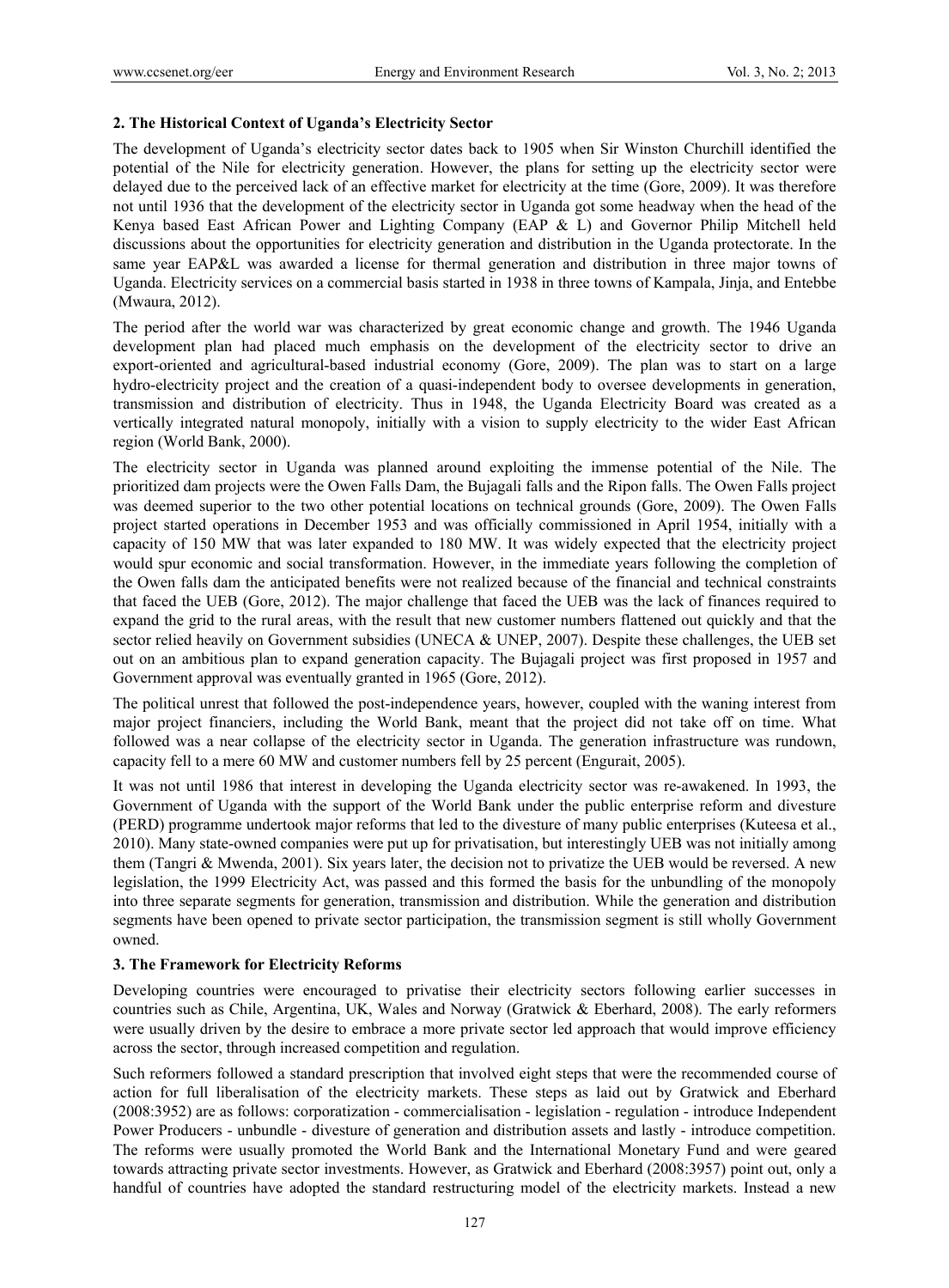hybrid structure, which is characterised by dominant state-owned actor with the entry of IPPs permitted on the margins of the sector, is emerging.

The emergence of the hybrid model could be due to the mismatch between the agendas of the state and of the private companies. The mismatched agendas, among other factors, could have resulted into limited investments in generation and the limited willingness of private sector players to extend distribution lines to more distant and sparsely populated rural areas where costs and losses are higher (Pineau, 2002; Wamukonya, 2003). Thus what we see is a return to business by the state. In many countries therefore, the state still plays an active and significant role in the electricity markets.

# *3.1 Overview of Uganda Electricity Reforms in Uganda*

The reforms in Uganda's electricity sector sought to make the sector commercially viable; reduce dependence on the Government Subsidies; improve access to electricity including rural electrification; improve reliability and quality of supply; attract private investors and finally take advantage of the regional markets (UNECA and UNEP, 2007). A series of events that included the development of a strategic plan that would provide the roadmap for sector transformation; and the introduction of a new legislation that provided for the creation of a sector regulator followed. All this was aimed at improving private sector participation that would enable increased supply of reasonably priced and reliable electricity (Karekezi et al., 2004).

The reforms necessitated the formulation of the Electricity Act which was passed in 1999 to provide for the legal and regulatory framework. In addition, the Rural Electrification Trust Fund was created to promote pro-poor electricity access. In 2001, the UEB was unbundled into three companies namely: the Uganda Electricity Generation Company Ltd (UEGCL); the Uganda Electricity Transmission Company Ltd (UETCL); and, the Uganda Electricity Distribution Company Ltd (UEDCL). The generation concession was awarded to Eskom Enterprises in 2002, while in May 2004 Umeme Ltd, the largest distribution company in Uganda, signed a 20-year concession agreement to manage and operate the UEB distribution network. The transmission infrastructure remained Government owned.

The legal and regulatory framework for the Uganda energy sector was complimented by a policy framework that includes the energy policy, which was completed in 2002 and the renewable energy policy which was completed in 2007. Other organs such as the Electricity Disputes Tribunal, the Rural Electrification Agency (REA) and Board (REB) were established to provide guidelines for resolution of sector disputes, and promote, support and provide for rural electrification programs respectively.

When the reforms started being implemented only one hydro power plant at Nalubaale (180 MW) was generating electricity for the national grid (ERA & MFPED, 2008). Subsequent efforts led to the completion of the 200 MW Kiira plant in 2003. In 2003 the assets of the two plants were leased out to Eskom Uganda Ltd, a subsidiary of Eskom South Africa, a public utility company. Two years later Eskom strengthened its stake in the Uganda electricity by assuming joint control of the distribution business with UK based Globeleq under the trading name Umeme. However in 2006 Eskom exited the distribution business and Globeleq assumed full control of Umeme. However, the sequencing of the reforms seemed to have been flawed; the sector was liberalized without a clear policy framework. The energy policy was approved three years after the Electricity Act in 2002 and the Renewable Energy Policy eight years later in 2007. Ideally, the law should follow policy such that the guidelines to regulate the sector are reflected in the policy.

# **4. Data and Methods**

The data used in this study were sourced from three major sources: the electricity regulatory authority, the ministry of energy and mineral development (MEMD), and the Uganda bureau of statistics. Additional data was sourced through a comprehensive review of the literature. Data from the electricity regulatory authority (ERA) covers the time period 1990–2011, while data from the Uganda bureau of statistics is for the time periods 1992, 1999, 2002, 2006, and 2009 corresponding to the Uganda National Household Surveys. The data from the Uganda bureau of statistics helped us provide an in-depth analysis of electricity access and utilization, while data from the ERA and MEMD contained important variables used in this study that include: generation, demand, customer numbers, subsidies, losses, and price data. In addition, we used data from the literature. Specifically papers by Karekezi et al. (2004) and the United Nations Commission for Africa (2007) provided useful data particularly on the performance of the electricity sector before the reforms.

The data was analyzed using simple descriptive techniques as well a comprehensive review of the literature. This allowed us to assess the current status of the electricity sector against the reform objectives. Specifically, we investigated the outcomes of the reforms in two segments were competition was opened up, that is generation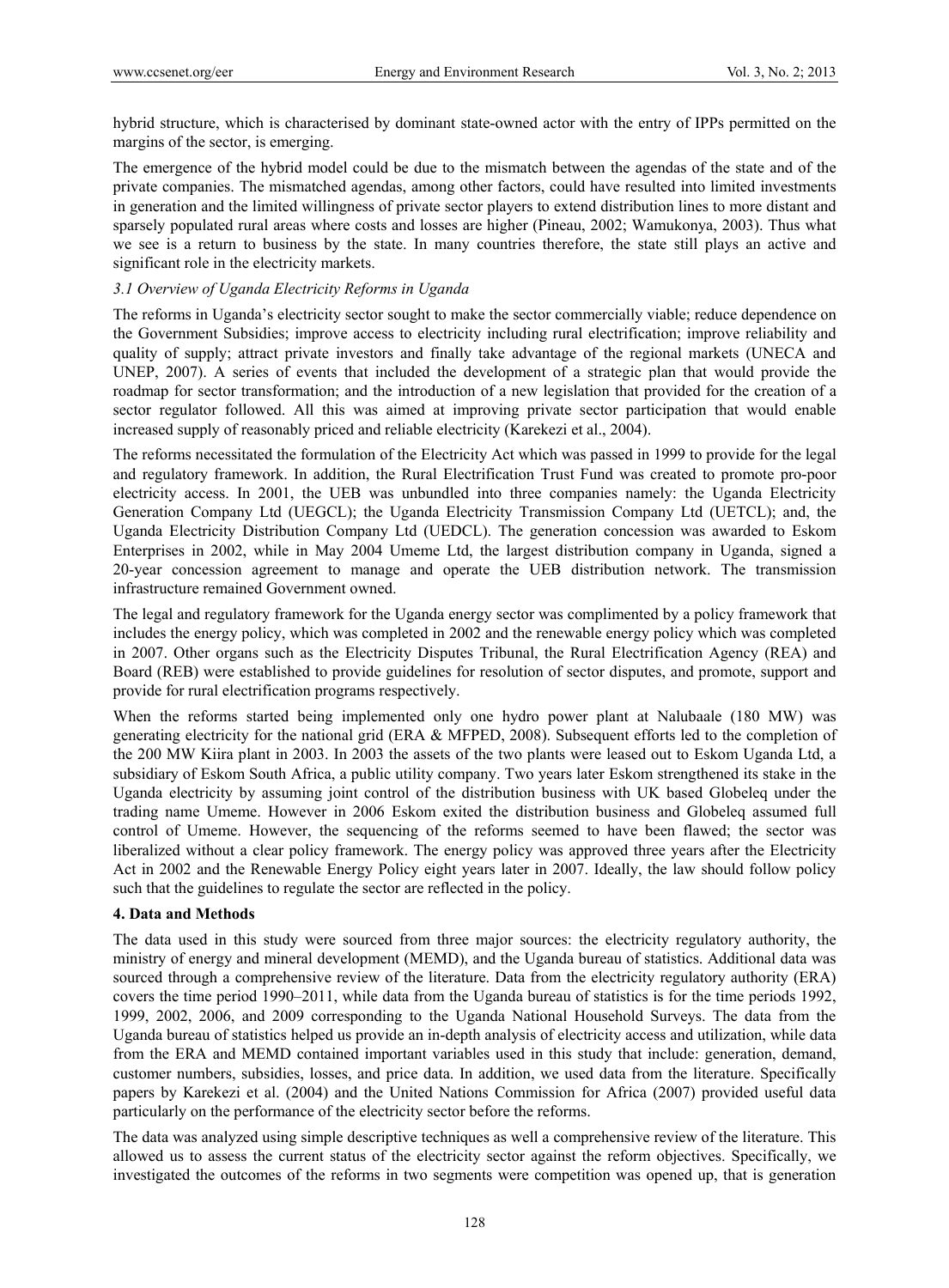and distribution. In generation, we examine the growth in installed capacity and the events that led to the crisis that resulted into reduced generation capacity in 2006 and the subsequent corrective Government action and commitments. With regard to developments in distribution, we examine the entry of new distribution companies and their current capacities. In addition we investigated electricity access, customer growth, distribution efficiency and Umeme's sector investments.

# **5. Results and Discussions**

# *5.1 Developments in Generation*

Until 2005, hydro sources provided most of Uganda's electricity generation capacity. The joint capacity of the Nalubaale and Kiira dams was 380 MW with the former contributing 180 MW and the latter 200 MW. However, the actual combined output from the two dams was always below capacity. Therefore, following the liberalization of the electricity sector Government sought to attract private investments in generation to add to the existing capacity. Bujagali was the project of first priority. However, due to allegations of corruption in the procurement processes, negotiations with potential financiers that also included the World Bank became controversial and lengthy. These procurement challenges resulted into delayed project take-off and were partly the reason Uganda faced an energy crisis between 2005 and 2006. Details of the procurement and corruption challenges that also involved top Government officials and project contractors can be found in Kapika and Eberhard (2013) and Gore (2009). In addition some civil society groups expressed important environmental concerns that had to be dealt with before the project would continue. All these factors led to the delayed construction works of the Bujagali project.

In the meantime, actual electricity generation from both the Nalubaale and Kiira plants declined in 2006 as water levels in Lake Victoria dropped due to hydrological constraints in the Lake Victoria basin at the time (see Figure 1). The combined electricity generation from the two plants fell to about 140 MW resulting in severe electricity deficits (Rugumayo, 2006).

The receding water levels (Figure 1) created so much debate (for details see Apunyo, 2007; Adam, 2006; Kull, 2006) and most of the analysis therein seemed to suggest that development of electricity projects on the Nile and the poorly conceived designs caused excessive water outflows from the Lake Victoria Basin with dire consequences for electricity generation. On Friday February 17, 2006 two civil society groups led by Lori Pottinger of International Rivers and Frank Muramuzi of the National Association of Professional Environmentalists (NAPE) wrote a letter to Mr. Gobind Nankani, the World Bank vice president for Africa (International Rivers, 2006). In the letter the World Bank, which provided financial support for the projects was requested to take full responsibility and institute adequate measure to address the issues at hand.

Such debates and actions by the civil society have been challenged by among others Tickodri-Togboa (2011) as misinformed and based on poor analysis. Moreover a paper by Yousef et al. (2000) provides a more plausible explanation to the receding water levels as the effects of the "Wolf-Gleissberg Solar Cycles". This paper was able to predict in 2000 that Lake Victoria water levels would recede in 2009  $\pm$  2 – 3 years and goes ahead to predict similar expected occurrences in 2021  $\pm 2 - 3$  and 2033  $\pm 2 - 3$ . Yousef et al. (2000:222) then suggested what would have been a solution that would have ensured sustained electricity generation thus:

*"The problem of electricity production at drought conditions perhaps can be solved by an engineering technique that can use something like varying water level in two basins as in the Panama Canal."* 

However, such advice was not heeded. We therefore conclude that the crisis was due to poor planning and failure to use available knowledge and information. As a matter of fact by 2009 the combined available generation capacity for the two facilities was estimated to have risen to 175 MW (Kapika & Eberhard, 2013), and has since risen again to averages of  $200-250$  MW<sup>1</sup> suggesting that the problem was temporally. This however is not to discount the possible effects of human activity including the development of dams on the River Nile.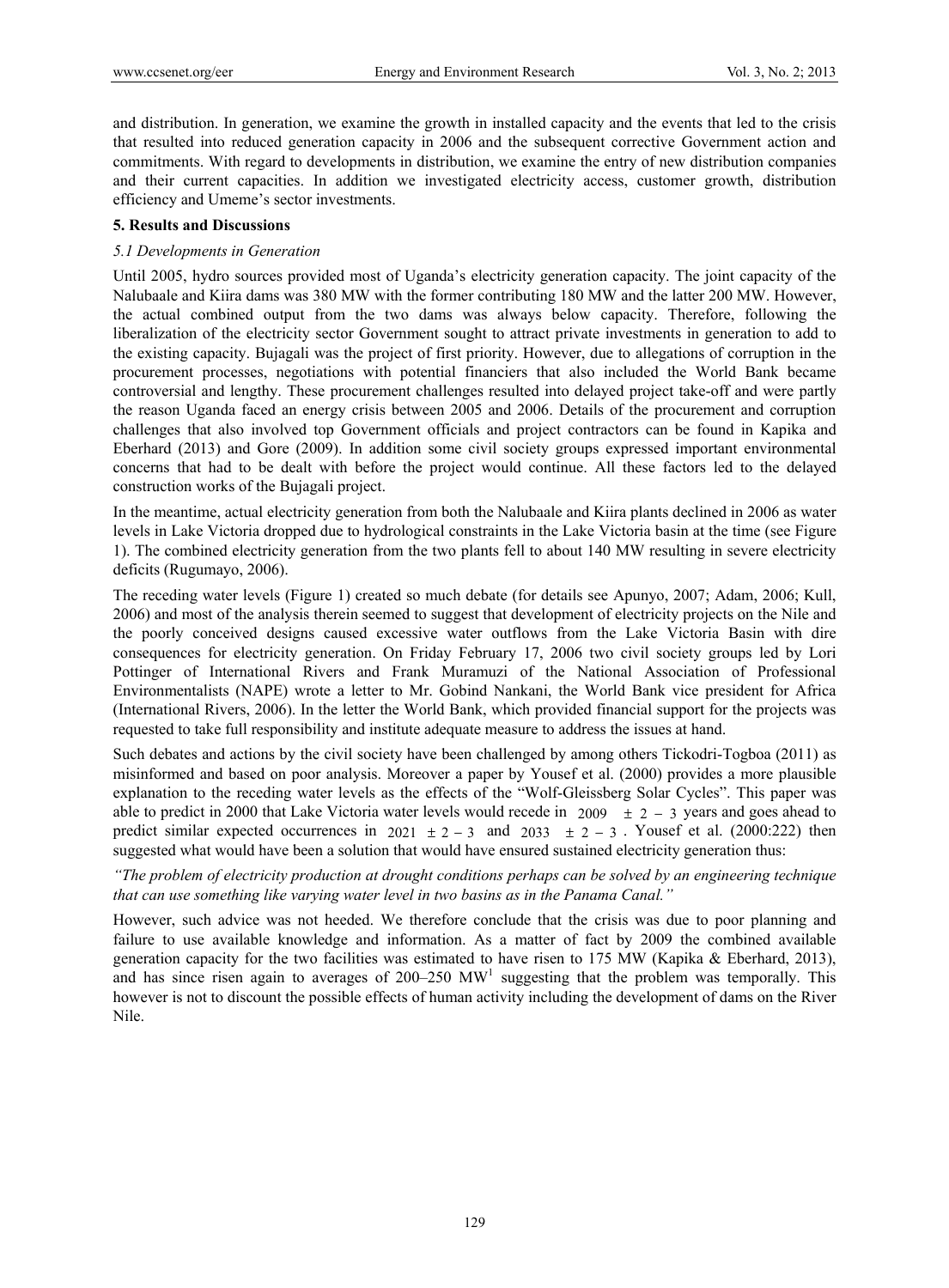

Figure 1. Lake Victoria height variation with respect to nine-year mean levels in meters Source of data: USDA Foreign Agricultural Service, at http://www.pecad.fas.usda.gov/lakes/images/lake0314.N.1.4.smooth.txt

The severe energy shortfalls that were occasioned by the constrained water levels led to massive electricity deficits (Figure 2). To mitigate the deficits in electricity supply, Government procured three thermal plants each with a capacity of 50 MW. Two of these plants were operated by Aggreko; one located at Mutundwe and the other at Lugogo and the other operated by Jacobsen (U) Ltd located at Namanve. In 2008 the Eletromaxx thermal plant located at Tororo provided a further 20 MW bringing the total thermal capacity to 170 MW.



Figure 2. Installed capacity and demand

Sources of data: ERA, UBOS, MEMD.

The increased reliance on emergency thermal generation and its costly nature necessitated Government to increase subsidies to the sector so as to cushion the electricity consumer from the price increments. By 2011 the electricity subsidies had grown to UGX 447 billion, about 37 percent of the entire budget for the ministry of energy and mineral development (Electricity Regulatory Authority, 2011). By early 2010, thermal generation accounted for 41 percent of total generation up from 23 percent by 2006 (Table 2). By 2012 thermal costs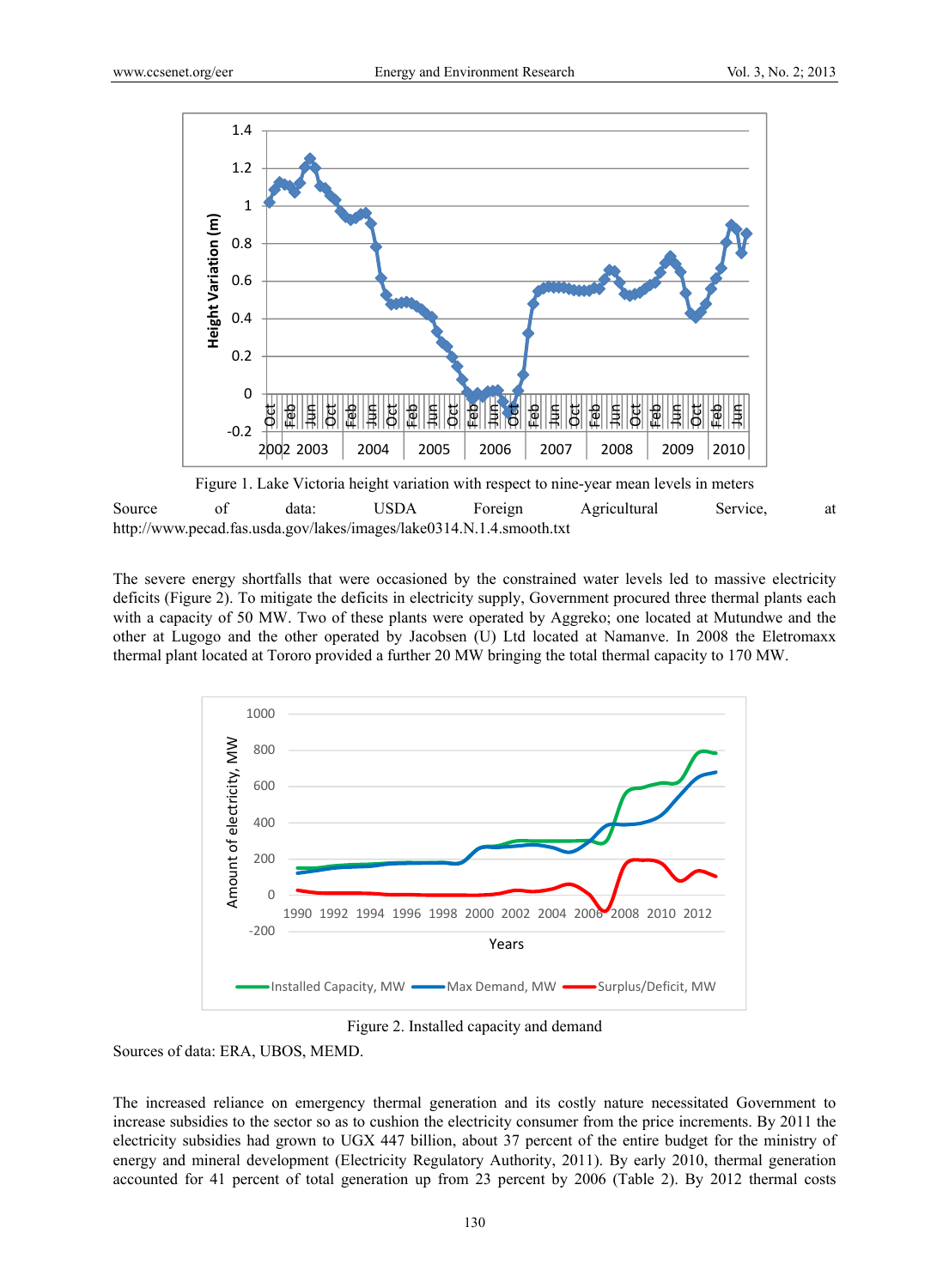accounted for 85 percent of total generation costs. The resultant effect was price increases of 35 percent and 41 percent in June and November 2006 respectively. However, the price increases were not sufficient to meet the financing gap. By 2010 the domestic electricity prices were UGX 385.6 per kWh against a cost reflective tariff of UGX 828 per kWh, the difference being met from Government budget by way of subsidies.

#### Table 1. Electricity subsidies, UShs, Billion

|                          | Years |      |      |      |      |     |  |
|--------------------------|-------|------|------|------|------|-----|--|
|                          | 2006  | 2007 | 2008 | 2009 | 2010 | 201 |  |
| Subsidies in billion UGX | 107   | 78   | 169  | 229  | 351  | 447 |  |

Source: Electricity Regulatory Authority.

The subsidies to the sector became unsustainable and in 2011 Government defaulted on its obligations to the thermal IPPs resulting in their temporary cessation of generation (Kapika & Eberhard, 2013). The closure of some thermal plants were compounded by a fire at the Aggreko plant based at Mutundwe. The resultant massive electricity shortfalls had big implications for doing business in Uganda. Electricity rationing was started on a daily 12-hour schedule. At the peak of the crisis, a section of some Ugandan traders held massive demonstrations across the country protesting the expensive and usually unavailable electricity.

# Table 2. Electricity generation mix

| Generation in GWh            | Time periods |       |       |       |       |       |  |
|------------------------------|--------------|-------|-------|-------|-------|-------|--|
|                              | 2006         | 2007  | 2008  | 2009  | 2010  | 2011  |  |
| Hydro                        | 1,160        | 1,264 | 1,374 | 1,230 | 1,255 | 1,308 |  |
| Renewable                    | 79           | 91    | 132   | 171   | 209   | 347   |  |
| Thermal                      | 370          | 539   | 590   | 896   | 1022  | 1029  |  |
| <b>Total Generated</b>       | 1,609        | 1,894 | 2,096 | 2,298 | 2,486 | 2,684 |  |
| % thermal in total generated | 23           | 29    | 28    | 39    | 41    | 38    |  |

Source: Electricity Regulatory Authority.

The completion of the 250 MW Bujagali plant, the 9.5 MW plant at Buseruka and the 3.5 MW plant at Nyagak has provided great reprieve to the Uganda electricity sector and for the first time in over three decades Uganda has enough electricity to satisfy peak demand. This has led to the decommissioning of two of the thermal plants. In addition the 1.7 MW bagasse co-generation project at Lugazi Sugar Cooperation of Uganda Limited (SCOUL) was completed raising total installed capacity from about 540 MW in 2005 to 800 MW by March 2013.

In January 2012, with a view of using the scarce available resources to secure future electricity generation and supply, Government scrapped all subsidies to the electricity sector. Generation projects such as Karuma and Ayago (both 600 MW) have been earmarked for immediate construction.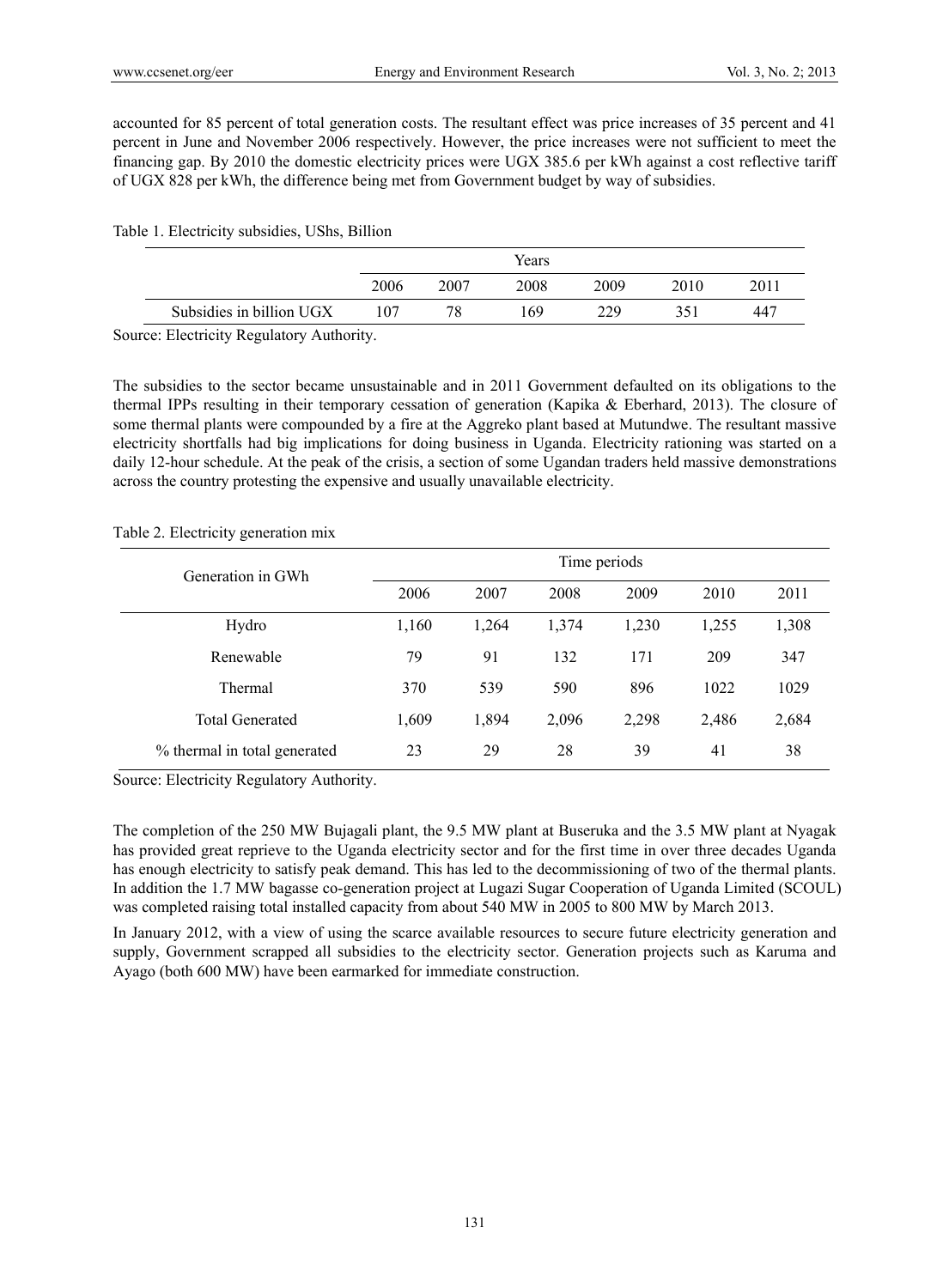| <b>Plant Name</b>           | 2008 | 2009 | 2010 | 2011                     | 2012 | 2013 |
|-----------------------------|------|------|------|--------------------------|------|------|
| <b>Hydro Electricity</b>    |      |      |      |                          |      |      |
| Nalubale                    | 180  | 180  | 180  | 180                      | 180  | 180  |
| Kiira                       | 200  | 200  | 200  | 200                      | 200  | 200  |
| Kasese Cobalt Company Ltd   | 10   | 10   | 10   | 10                       | 10   | 10   |
| Kilembe Mines               | 5.4  | 5.4  | 5.4  | 5.4                      | 5.4  | 5.4  |
| <b>Bugoye Tronder</b>       |      | 13   | 13   | 13                       | 13   | 13   |
| Mpanga                      |      | -    | 18   | 28                       | 18   | 18   |
| Ishasha                     |      | -    | 6.5  | 6.5                      | 6.5  | 6.5  |
| Buseruka                    |      |      |      |                          | 9.5  | 9.5  |
| Bujagali                    |      | -    |      | $\overline{\phantom{0}}$ | 250  | 250  |
| Kisizi                      | 0.3  | 0.3  | 0.3  | 0.3                      | 0.3  | 0.3  |
| Nyagak                      |      |      |      |                          | 3.5  | 3.5  |
| <b>Thermal Generation</b>   |      |      |      |                          |      |      |
| Jacobsen Namanve            | 50   | 50   | 50   | 50                       | 50   | 50   |
| Electromaxx Tororo          |      | 20   | 20   | 20                       | 20   | 20   |
| Aggreko Kiira               | 50   | 50   | 50   | 50                       |      |      |
| Aggreko Mutundwe            | 50   | 50   | 50   | 50                       |      |      |
| <b>Bagasse cogeneration</b> |      |      |      |                          |      |      |
| Kakira sugar works          | 12   | 12   | 12   | 12                       | 12   | 12   |
| Kinyara Sugar works         |      | 5    | 5    | 5                        | 5    | 5    |
| Lugazi SCOUL                |      |      |      |                          | 1.7  | 1.7  |

Table 3. Installed electricity capacity in MW 2008–2013

Source: Electricity Regulatory Authority and Uganda Bureau of Statistics.

In addition to the operational electricity projects highlighted above, the Government has earmarked the following projects as priority for development in the near future: Karuma, 600 MW; Isimba, 188 MW; and Ayago, 600 MW. Other potential projects include Ariang 400 MW and thermal generation from the oil refinery that is expected to start at 100 MW but eventually increase to 700 MW.

#### *5.2 Developments in Distribution*

Following the reform process, the distribution network that belonged to UEB was concessioned to Umeme under a 20-year lease contract. The state-owned UEDCL continues to own the distribution network at 33kV and below in the areas where UEB used to operate with a few additions made by REA and Umeme. Additional but smaller distributional companies include The West Nile Rural Electrification Company (WENRECO) and Ferdsult Engineering Services Ltd. In a bid to speed up rural electrification two cooperative societies namely; Pader - Abim Energy Cooperative Society and Bundibugyo Energy Cooperative Society were granted licenses to distribute electricity in some of the most remote areas of Uganda.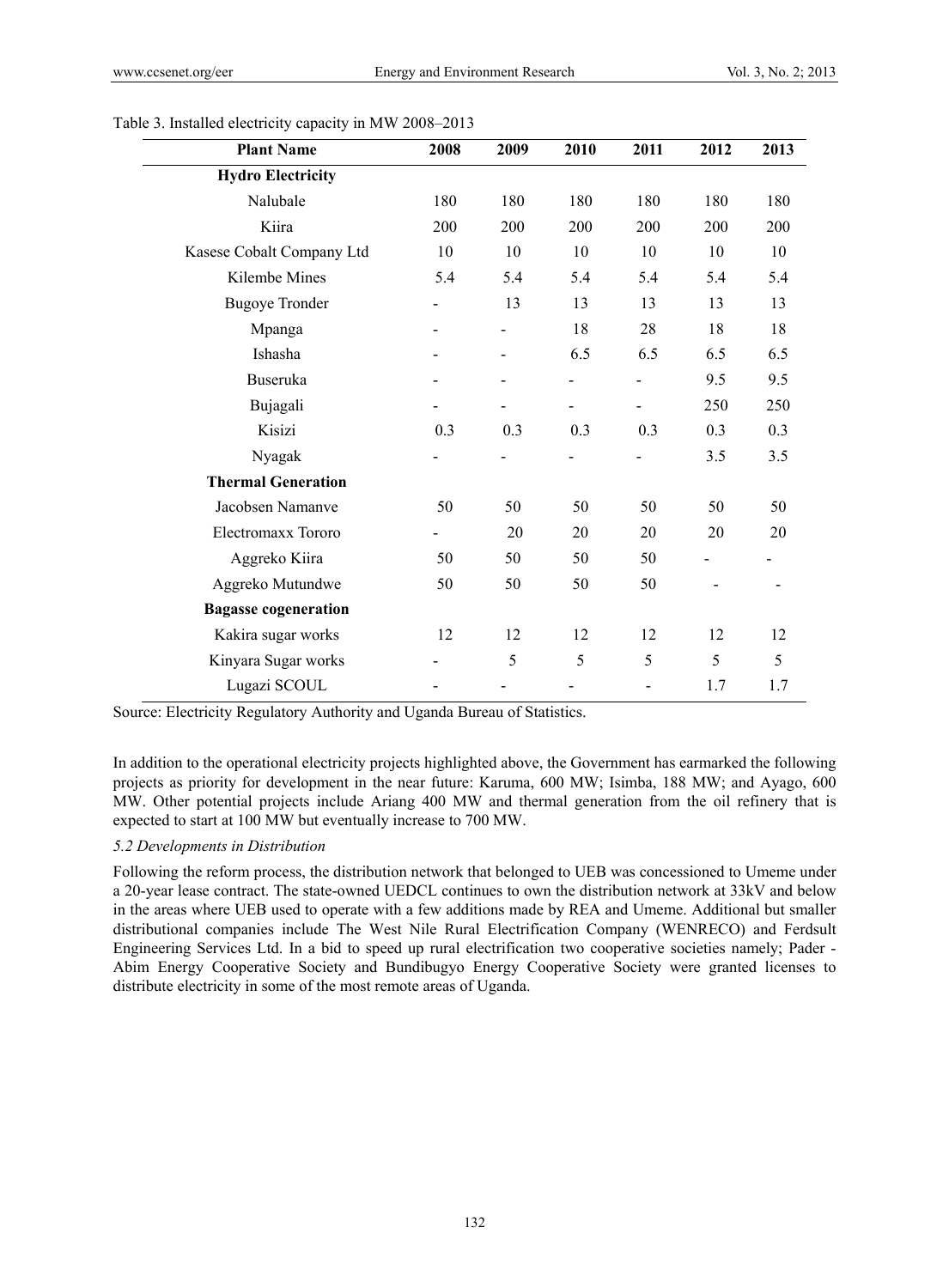| Distribution company                             | <b>Status</b>                                                                                                                                                                                                                                                                                                                                                                                             |
|--------------------------------------------------|-----------------------------------------------------------------------------------------------------------------------------------------------------------------------------------------------------------------------------------------------------------------------------------------------------------------------------------------------------------------------------------------------------------|
| Umeme                                            | Umeme inherited customers that were once served by UEB and was<br>leased the UEDCL assets under a 20 year concessional arrangement and<br>controls 97 percent of the districbution market in Uganda. Umeme had a<br>total of 5000,000 2012                                                                                                                                                                |
| Ferdsult                                         | Ferdsult operates and maintains a rural electricity distribution network<br>concessionaire under a 10 year agreement with the Rural Eelectrification<br>Agency. Areas of operation include the districts of: Kibaale, Kyenjojo,<br>Rukungiri, Kanungu, Ntugamo, Isingiro, Rakai, and Masaka. Ferduslt<br>pioneered the pre-paid metering system in Uganda and currently serves<br>about 10,000 consumers. |
| West Nile Electricity<br>Company (WENRECO)       | WENRECO<br>operates an off-grid distribution network in the<br>Northwestern districts of Arua, Paidha, Nebbi, Koboko, Maracha,<br>Zombo and Yumbe. The company operated the 3.5MW Nyagaka HPP<br>and served about 4000 customers by March 2013.                                                                                                                                                           |
| <b>Bundibugyo Energy</b><br>Coop. Society (BECS) | BECS runs the distribution concessionaire in Bundibugyo district since<br>2009. Accordingly, BECS took charge of electricity distribution, grid<br>maintenance and managing the revenue from power consumers.<br>Currently BECS serves about 1500 customers.                                                                                                                                              |
| Pader - Abim Energy<br>cooperative               | Serves about 1500 customers in Pader, Abim and Agago districts                                                                                                                                                                                                                                                                                                                                            |
| Kilembe Investments<br>Limited (KIL)             | KIL runs a 10-year concessionaire to distribute and sell electricity in the<br>Districts of Kasese, Rubirizi and surrounding areas. The license runs for<br>ten years and is renewable. Currently KIL serves about 2000 customers<br>on the pre-payment system. KIL intends to introduce solar energy for<br>users in isolated areas.                                                                     |

# Table 4. Distribution companies in Uganda

# 5.2.1 Electricity Access and Customer Growth

With an energy consumption per capita level of 75 kWh and electrification rates of 11 percent, Uganda has one of the lowest electricity penetration rates in Sub-Saharan Africa (GOU, 2010). The constraints to electrification have been identified as the slow pace of developments in generation, vandalism of distribution equipment, and the limited effective demand especially among the rural areas (Ezor, 2009). Another challenge is that of the long distances and sparsely populated rural areas make it unattractive for the profit minded private distribution companies and therefore electrification, especially in the rural areas has been slow (Pineau, 2002). In this paper we investigated the evolution of electricity access in Uganda since 1992 using the Uganda Bureau of Statistics (UBOS) Uganda National Household Survey (UNHS) data. Results indicate significant increment in electricity access, between 1992 and, with overall electricity access rates rising from 7 percent in 1992 to 11 percent in 2009 (Figure 3).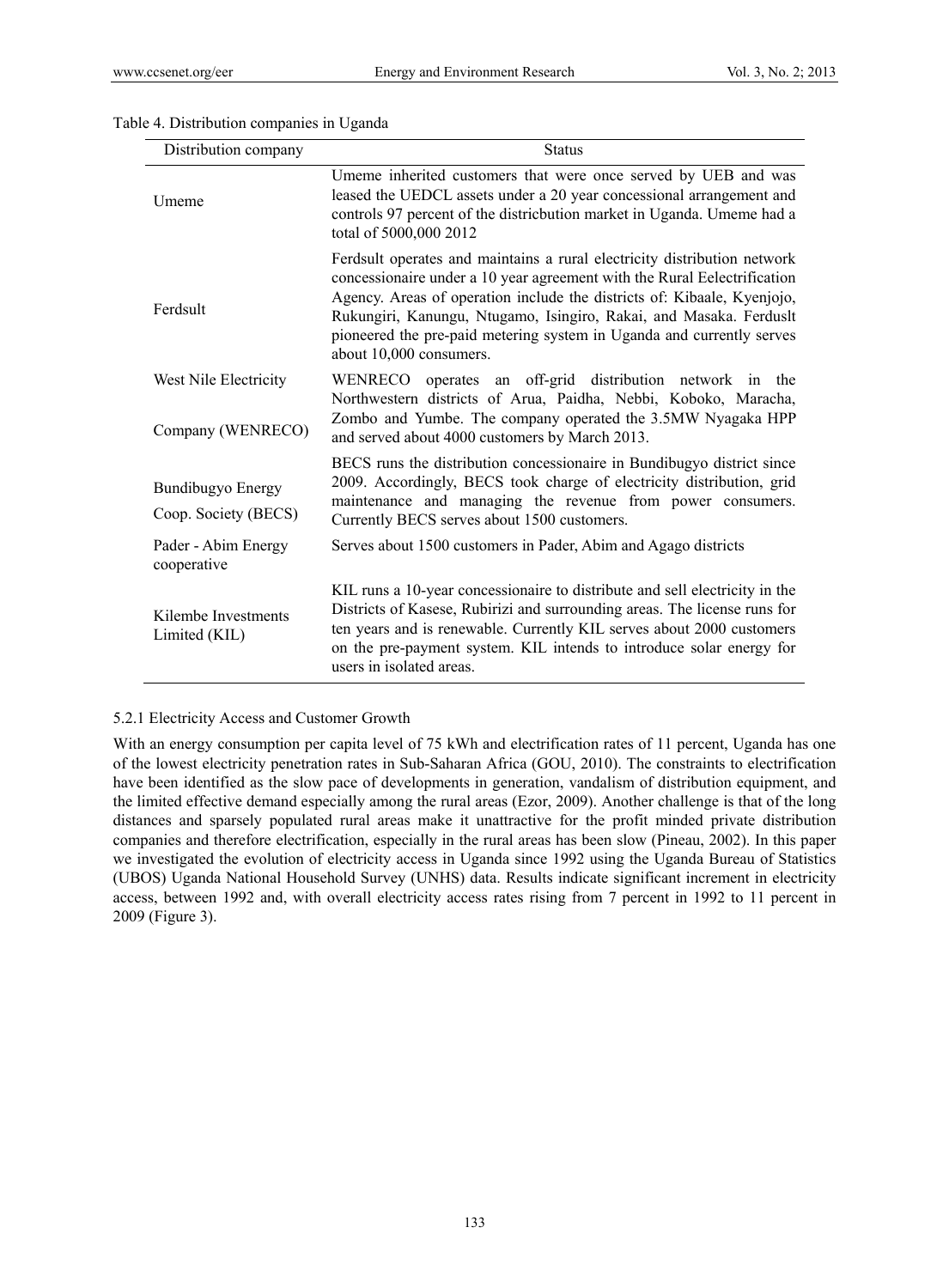

Figure 3. Electrification rates in Uganda, percentage

Source: Author Computations from UBOS UNHS data.

What we see is that electrification rates in Uganda are slowly growing. The completion of the Bujagali project and other priority projects is likely to spur further growth in access as is evidenced in the accelerated number of connections across all customer segments for Umeme, highlight the extent to which constrained electricity generation had suppressed demand as shown in Figure 4 below:





Source: Electricity regulatory Authority.

# 5.2.2 Distribution Efficiency

Historically, the distribution losses have been very high in the 30–40 percent range, although they seem to have settled below the 35 percent mark from 2005. According to targets set in its concession agreement, the private distribution company was expected to reduce losses to about 30 percent by 2010 and to about 28 percent by 2011. The distribution company has done well in reducing the losses from about 38 percent in 2002 to about 27 percent in 2012. In 2012 a review of the Umeme concession agreement was carried out by the Electricity Regulatory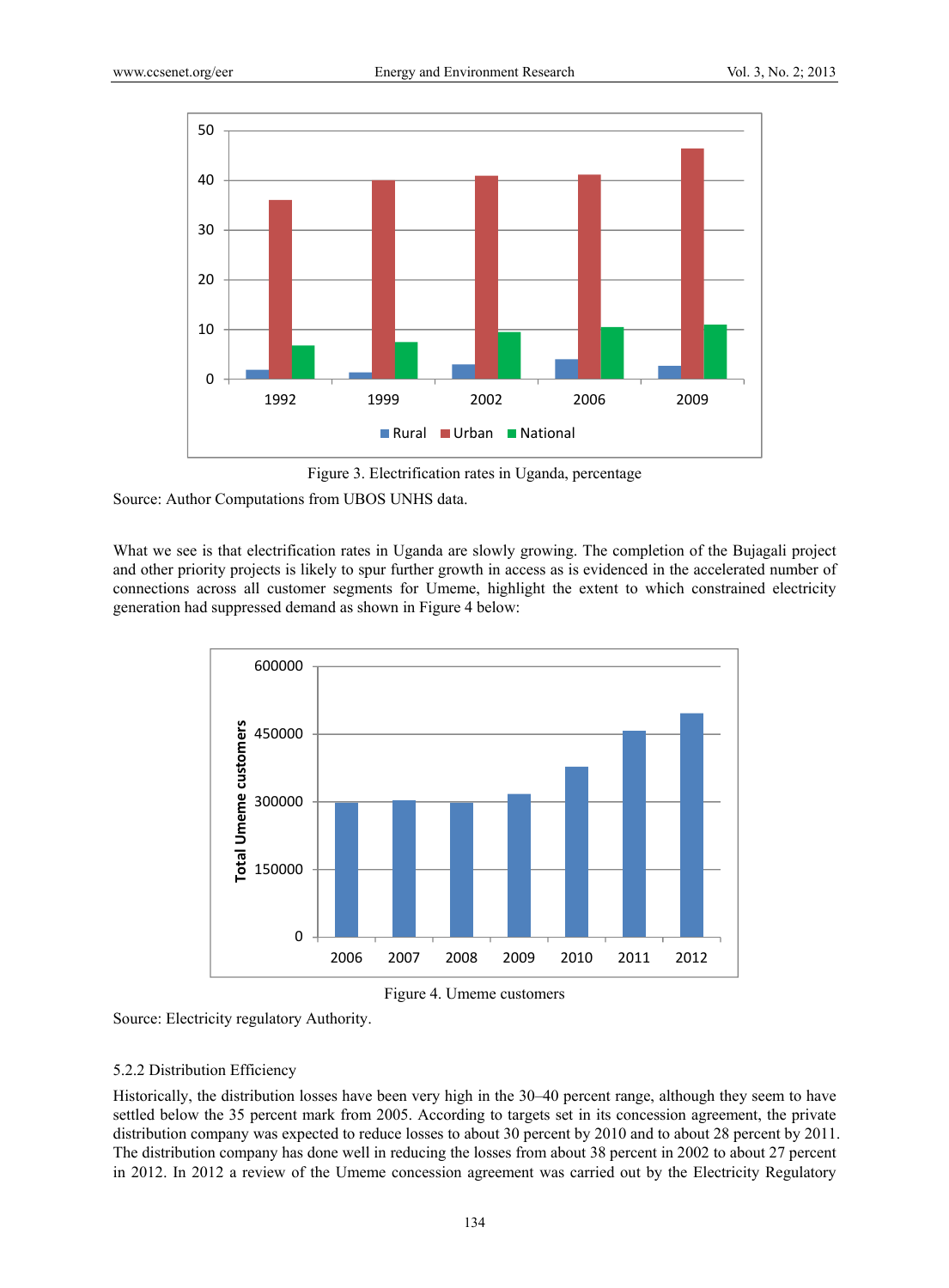Authority and a loss reduction trajectory that will ensure distribution losses reduce to 13.25 percent by 2018 was agreed to. In addition quality of customer service has improved.



Figure 5. Electricity distribution efficiency

Source: Electricity Regulatory Authority.

In line with sector best practices, the distribution companies in Uganda have started rolling out pre-payment metering systems with a view of reducing electricity losses due to power theft and non-payment. Ferdsult and Wenreco have been running the pre-paid metering systems. Umeme Ltd started piloting the pre-paid meter system in 2012. All other smaller distributors use prepaid meters. It is expected that all electricity users in Uganda will have pre-paid meters within two years as a new measure to check power distribution losses due to electricity theft.

# 5.2.3 Sector Investments

The concession agreement between the Government of Uganda (UEDCL) and Umeme requires Umeme Ltd to have invested US\$65 million over a period covering the first five years of operation. By December 2011, Umeme had more than doubled the required target having invested US\$134 million (Umeme, 2012). In 2012 alone Umeme had invested over US\$36 million (UGX 93 billion) that was largely spent on new connections, feeders and electricity substations.



Figure 6. Distribution of 2012 Umeme sector investments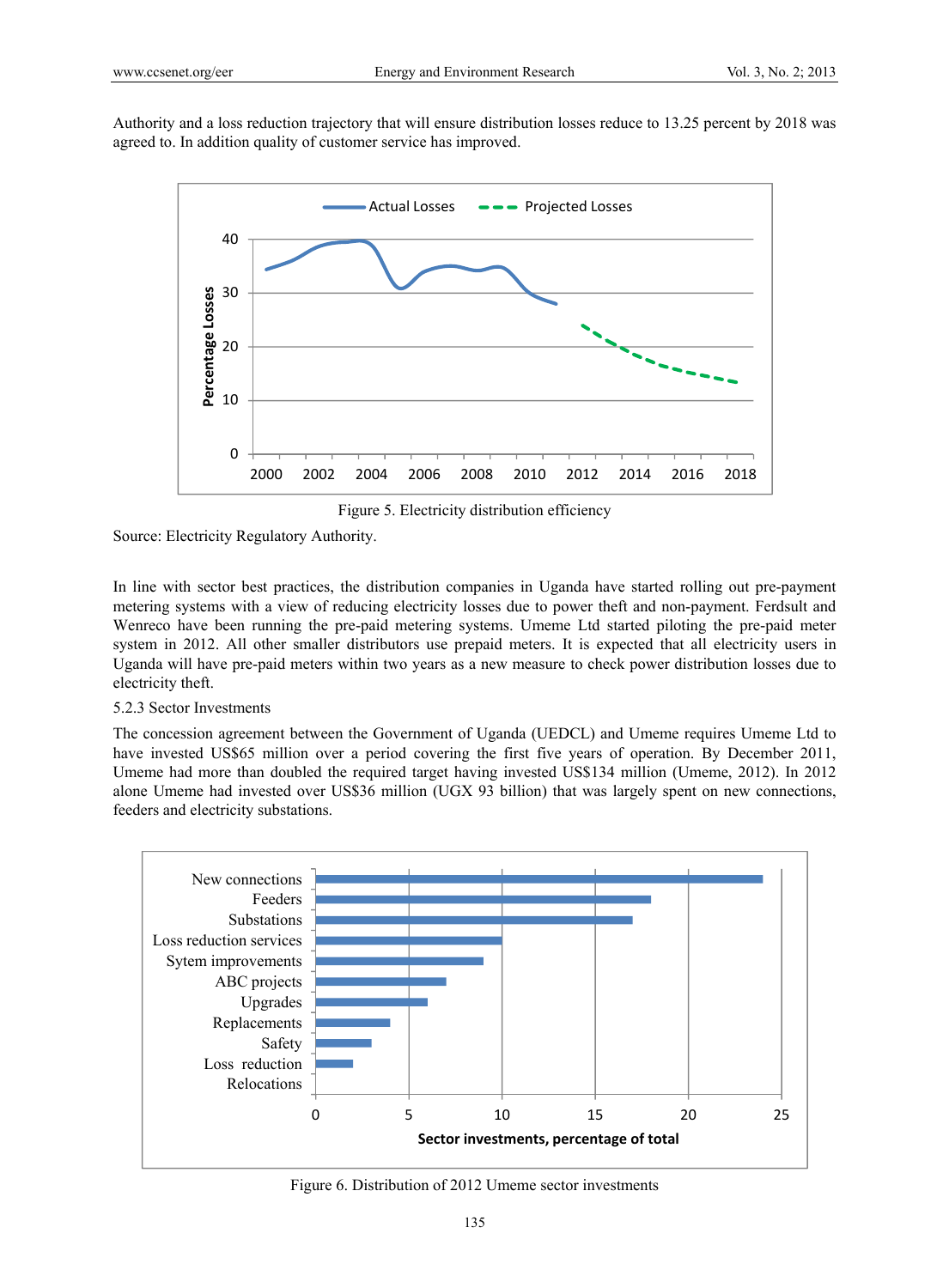Source: Electricity Regulatory Authority.

In November 2012, Umeme cross listed on the Uganda Stock Exchange (USE) thus tapping into a larger pool of resources. The IPO was expected to raise US\$69 million and part of this money intended to clear its shareholder loans so as to improve its balance sheet and attract more funding for investments in network expansion, upgrading and loss reduction.

# **6. Renewed Government Commitment to the Sector**

Perhaps the most important factor in the development of the electricity sector in Uganda is the renewed commitment by Government. Following the challenges that led to the slow investments in the electricity sector, particularly in generation, and the crisis that befell the industry leading to massive blackouts in 2005–2006 and again in 2011–2012, the Government of Uganda decided to renew interest in the sector. Government policy is now focused on infrastructure development, especially in the provision of electricity and roads. This is highlighted in the five-year National Development Plan (NDP) that was completed in 2010 and the subsequent national budget speeches. Government's plan is to increase consumption per capita from 75 kWh in 2010 to 3668 kWh by 2040 and installed capacity from 425 MW to 41,738 MW under the same time period (GOU, 2010).

Table 5. Electricity generation and consumption projections

| Year                     | 2010 | 2015 | 2020  | 2025        | 2030                                    | 2035  | 2040  |
|--------------------------|------|------|-------|-------------|-----------------------------------------|-------|-------|
| Capacity MW              | 425  |      |       |             | 3,885 8,601 14,670 22,222 31,252 41,738 |       |       |
| Consumption (kWh/capita) | 75   | 674  | 1.273 | 1,872 2,470 |                                         | 3.069 | 3.668 |

Source: National Development Plan for Uganda.

After the completion and commissioning of the 250 MW Bujagali plant, Government has expressed its commitment to provide partial funding the construction of the 600 MW Karuma plant without external help. Going forward Government has committed to take lead in future energy projects. To this effect the Government set up an energy fund through the Uganda Energy Credit Capitalization Company (UECC) that will provide financing for private sector energy investments especially for small projects with a capacity of up to 20 MW and also to support rural electrification projects in Uganda.

Renewed Government commitment has also been expressed in the distribution segment. The new Rural Electrification Plan for the Period 2013–2022 will among others ensure that Government assumes "greater responsibility for planning, financing and overall management of the rural electrification sector" (GOU, 2013). The renewed interest in rural electrification has been occasioned by the reluctance of the major electricity distributor to extend electricity to rural areas.

# **7. Conclusions**

Good progress has been achieved in Uganda's electricity sector, and this has been partly attributed to renewed Government interest in the sector. However, the electricity sector is still faced with some challenges especially in generation and distribution. In generation, there have been challenges of attracting private sector investments exacerbated by corruption in the procurement and tendering processes that have delayed project implementation. In distribution, the energy losses are still high and electrification is hampered by the reluctance of private profit-seeking companies to extend power lines to distant sparsely populated neighbor hoods.

To confront the challenges in generation Government has abolished subsidies in the sector with a view of prioritizing interventions that would secure future supply security. In distribution, the review of the distributor's license in 2012 has helped to set new operational targets that will result into a systematic loss reduction trajectory. The new rural electrification Plan for the Period 2013-2022 will ensure that among others Government assumes greater responsibility in pro-poor electrification. All these developments augur well for improved performance in the Uganda electricity sector. The post reform crises have been replaced by promising developments on account of improved Government involvement in the sector.

We make the point that this renewed Government commitment is set to lead to improved sector performance, especially in generation and distribution. Our arguments have important implications for Government policy. Specifically, the renewed Government commitment in the sector should be complimented by a renewed will to fight corruption that has affected project take-off and implementation in the past. In addition, the distribution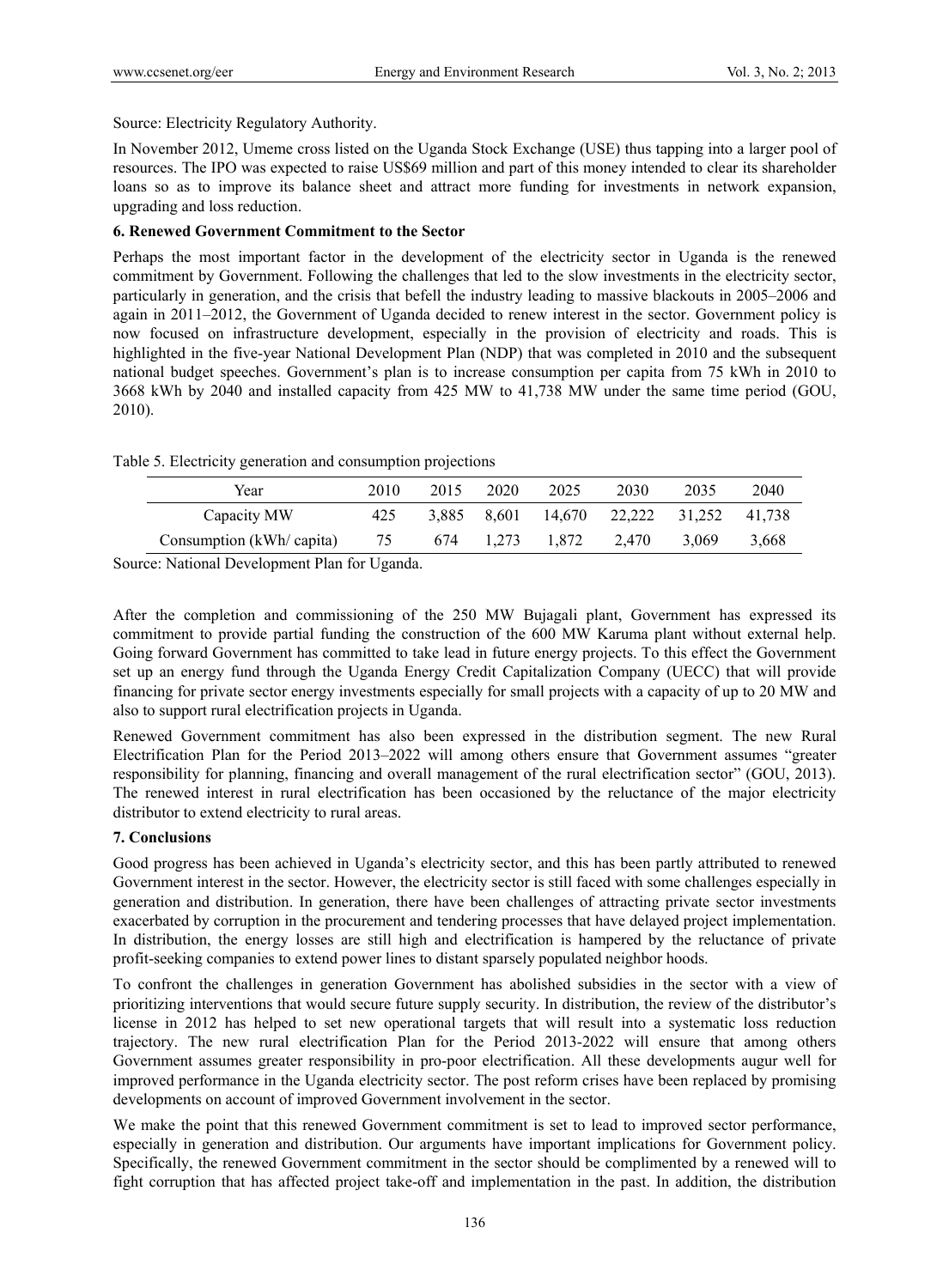victoria-3304

companies should be supported with strong legal and regulatory framework that criminalizes electricity theft so as to reduce the non-technical losses due to electricity theft.

#### **References**

- Adam, D. (2006). *Uganda accused of 'pulling plug' on disappearing waters of Lake Victoria.* The Guardian. Retrieved from http://www.guardian.co.uk/world/2006/feb/09/uganda.davidadam
- Electricity Regulatory Authority. (2008). Constraints to Investment in Uganda's Electricity Generation Industry.
- Electricity Regulatory Authority. (2011). Study on distribution system losses and collection rates by Umeme Ltd. Parsons Brinckerhoff Africa (PTY) Ltd (PB).
- Engurait, S. P. (2005). Power sector reforms in Uganda: status and achievements. *International Journal of Global Energy Issues, 23*(2), 110-118. http://dx.doi.org/10.1504/IJGEI.2005.006873
- Ezor, Z. (2009). *Power to the people: rural electrification in Uganda. School for International Training.* Retrieved from http://digitalcollections.sit.edu/cgi/viewcontent.cgi?article=1675&context=isp\_collection
- Gore, C. (2009). Electricity and Privatisation in Uganda: The origins of the crisis and problems with the response. In McDonald David (Ed.), *Electric Capitalism: Recolonising Africa on the Power Grid*(pp. 359-399). HSRC Press, Capetown.
- Government of Uganda. (2000). *Rural electrification strategy and plan: covering the period 2001 to 2010*. Ministry of Energy and Mineral Development.
- Government of Uganda. (2012). *Rural Electrification Strategy and Plan 2013-2022*. Ministry of Energy and Mineral Development.
- Gratwick, K. N., & Eberhard, A. (2008). Demise of the standard model for power sector reform and the emergence of hybrid power markets. *Energy Policy, 36*, 3948-3960. http://dx.doi.org/10.1016/j.enpol.2008.07.021
- International Rivers. (2006). *Letter to the World Bank Regarding Owen Falls Dam and Lake Victoria*. Retrieved from http://www.internationalrivers.org/resources/letter-to-the-world-bank-regarding-owen-falls-dams-and-lake-
- Kapika, J., & Eberhand, A. (2013). *Power sector reform and regulation in Africa: Lessons from Kenya, Tanzania, Uganda, Zambia, Namibia and Ghana.* Human Sciences Research Council, Cape Town.
- Karekezi, S., Kimani, J., Mutiga, A., & Amenya, S. (2004). Energy Services for the Poor in Eastern Africa Sub Region: Energy Access Study of East Africa. Global Network on Energy for Sustainable Development, African Energy Research Network.
- Kull, D. (2006). Connections between recent water level drops in Lake Victoria, Dam Operations and Drought. *International* **Rivers**. **Rivers Retrieved** *Retrieved from* http://www.internationalrivers.org/files/attached-files/full\_report\_pdf.pdf
- Kuteesa, F., Tumusiime-Mutebile, E., Whitworth, A., & Williamson, T. (2010). *Uganda's Economic Reforms: Insider Accounts*. Oxford University Press.
- Luyombo, S. N. (2008). The Transmitter. Uganda Electricity Transmission Company Limited (UETCL). Kampala.
- Mwaura, F. M. (2012). Adopting electricity prepayment billing system to reduce non-technical losses in Uganda: Lessons from Rwanda. *Utilities Policy, 23*, 72-79. http://dx.doi.org/10.1016/j.jup.2012.05.004
- Pineau, P. O. (2002). Electricity sector reform in Cameroon: is privatisation the solution? *Energy Policy, 30*, 999-1012. http://dx.doi.org/10.1016/S0301-4215(02)00054-X
- Rugumayo, A. (2006). *The Electricity Supply Situation in Uganda and Future Direction*. Ministry of Energy and Mineral Development.
- Tangri, R., & Mwenda, A. (2001). Corruption and Cronyism in Uganda's Privatisation in the 1990's. *African Affairs, 100*, 117-133. http://dx.doi.org/10.1093/afraf/100.398.117
- Tickodri-Togboa, S. S. (2011). *On the contribution of Victoria Nile river discharge to the hydrological performance of East Africa's Lake Victoria. Second International Conference on Advances in Engineering and Technology*. Retrieved from http://mak.ac.ug/documents/Makfiles/aet2011/Tickodri-Togboa.pdf